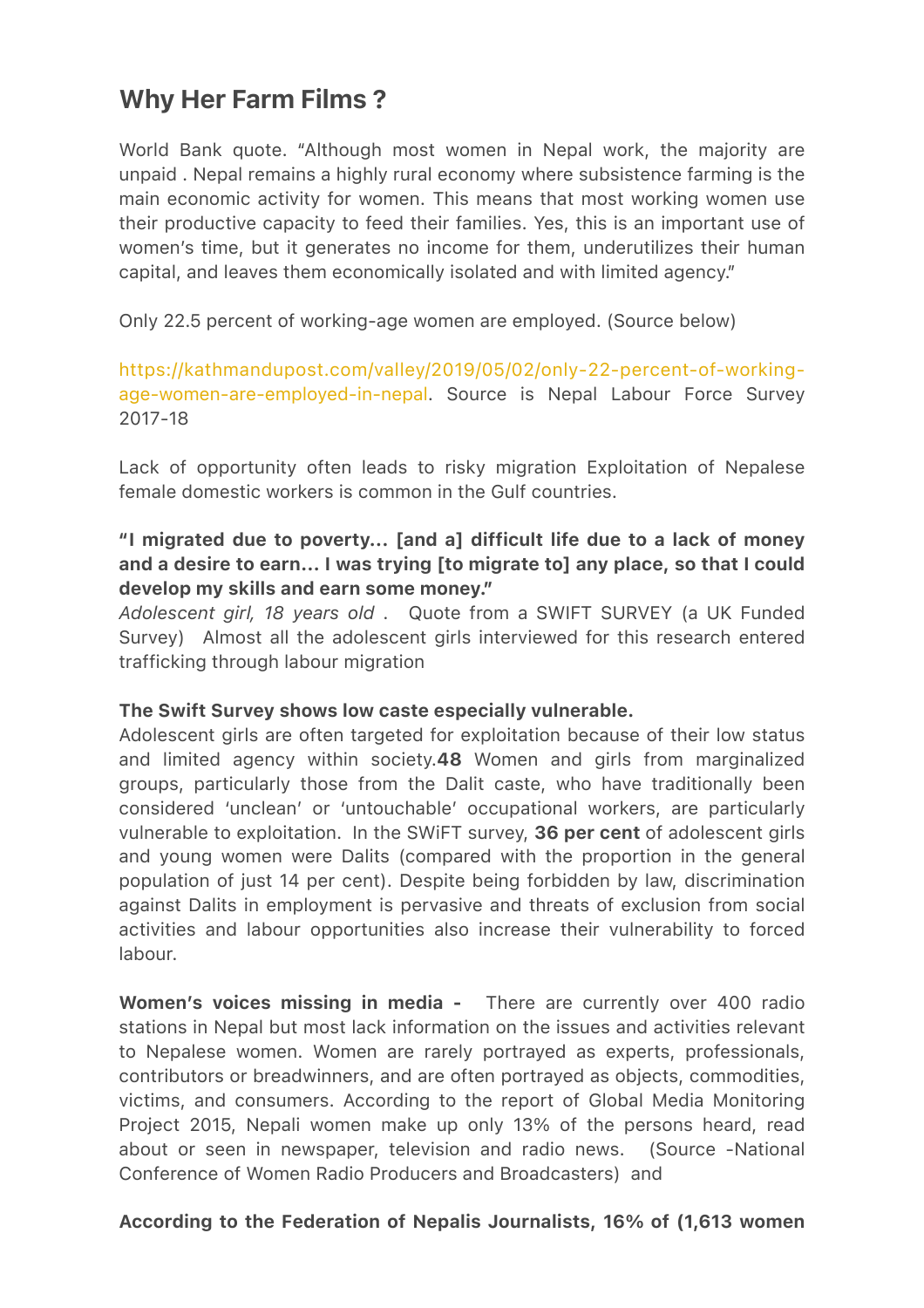### The job market - woman in rural Nepal is a wedding photographer [https://](https://www.nepalitimes.com/banner/portrait-of-a-photographer-in-rural-nepal/) [www.nepalitimes.com/banner/portrait-of-a-photographer-in-rural-nepal/](https://www.nepalitimes.com/banner/portrait-of-a-photographer-in-rural-nepal/)

In Nepal marriages are big business and wedding photographers and videographers can earn good money. Before Covid our own wedding photography team at Her Farm Films was booked solid with weddings and commanding 45,000nrs per day, good money in Nepal. That group of 4 women now have a wedding photography business in a small town, not far from Her Farm. (Her Farm closed due to Covid) o

YouTube, Tik Tok and Instagram ad revenue. There's been a recent explosion in Nepal of creating content for one of these platforms and then allowing the platform to run advertisements during the content showing. Women in particular are doing well at this especially on Youtube. Herne Katha is one such YouTube channel that has 632 thousand subscribers and creates videos of life in rural Nepal. It's a team of two journalists, one male, one female. Good TV, featuring Ganga Lama (female) has posted over 1700 videos and received 99,342,369 views since starting in 2017. Ganga creates mostly news stories of her helping people in distress. SHe's ranked 79th out of the 100 top YouTube channels in Nepal. Priyanka Karki is the 89th ranked channel with 386k subscribers and 50,132,226 views to date. Both women are making full-time incomes from YouTube and Ganga has recently started adverting on her Tik Tok channel as well. Social media platforms like this open up huge new avenues for women to become entrepreneurs with access to training and equipment.

Training in Nepal. Access to technical/vocational schools is limited for women due to 3 factors. 1, lack of SLC or school leaving certificate, proving high school graduation is required. For young women from lower caste families the rates for graduation are low, effectively locking them out of both higher education and technical training. 2, citizenship. In Nepal, citizenship is not automatic and it's passed by blood lines, not the geography of the birth. For many lower caste women the historically low rates of family literacy has resulted in a lack of official paperwork recording births and unless one can prove their father and grandfather both held citizenship papers, the government will not grant citizenship. Some 800,000 people in Nepal are de facto stateless, mostly from the lower castes. Two of our own students at Her Farm Films lack citizenship papers. 3, money. Families are reluctant to invest money in their daughters. In Nepal it's said that educating your daughter is like watering your neighbors garden. The expectation is the daughter will marry (probably at a young age) and move to her husbands house, so spending money on her education is of no use. It's hard for a woman to get technical education and harder still to buy a camera. That's where Her Farm Films comes in. We educate with no prerequisites or conditions, save one, a desire to learn. Our students are using